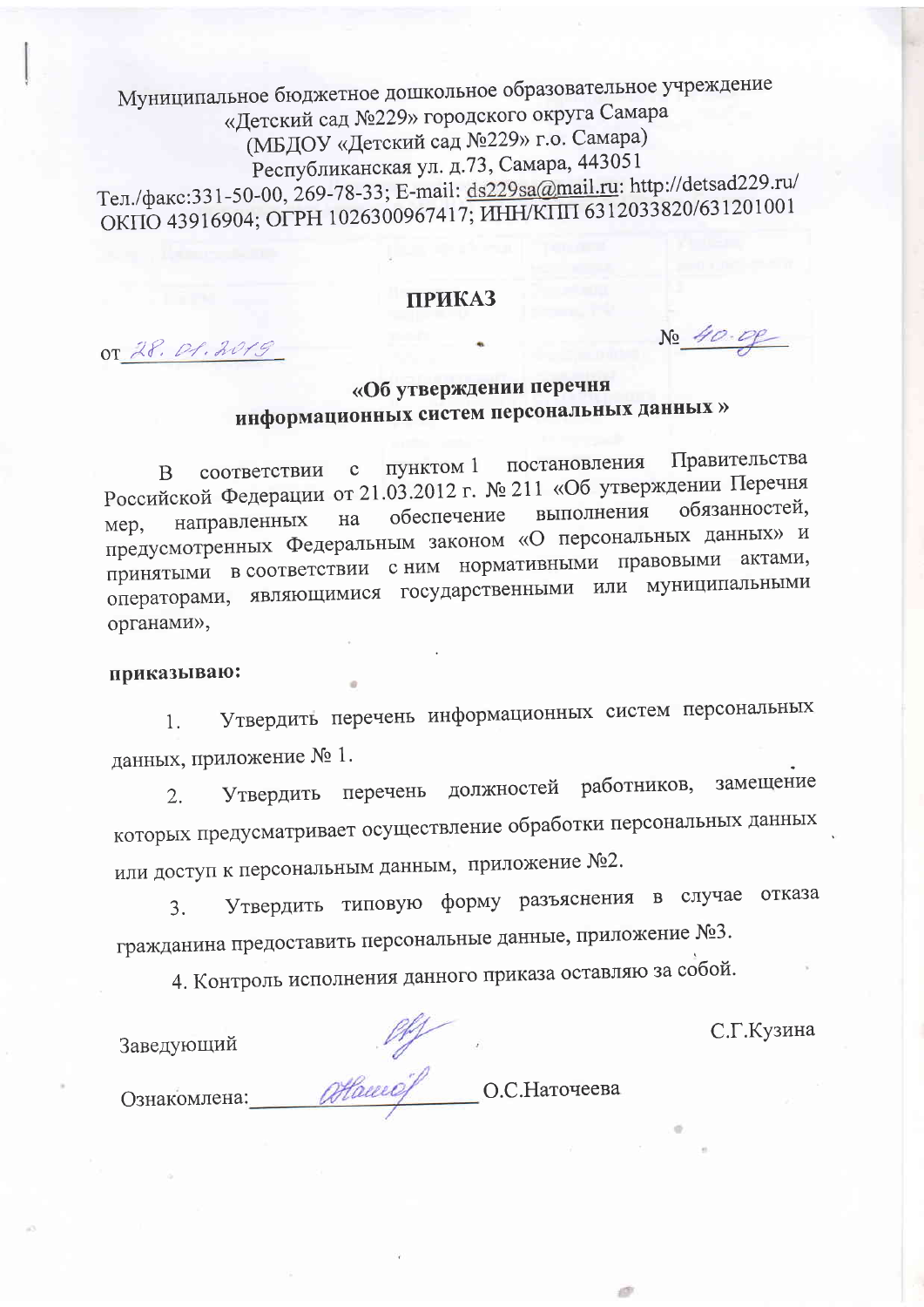ø

# Перечень информационных систем<br>персональных данных в МБДОУ «Детский сад №229» г.о. Самара

| $N$ <sup>o</sup> $\Pi$ / $\Pi$ | Наименование                                                | Цель обработки                                                                                         | Правовое<br>основание                                                       | Уровень<br>защищенности |
|--------------------------------|-------------------------------------------------------------|--------------------------------------------------------------------------------------------------------|-----------------------------------------------------------------------------|-------------------------|
| 1.                             | Кадры                                                       | Ведение<br>кадрового<br>учета                                                                          | Трудовой<br>кодекс РФ                                                       |                         |
| 2                              | Бухгалтерия<br><b>Commercial</b><br>a series and the series | Ведение<br>бухгалтерского<br>налогового<br>$\mathbf{M}$<br>учета,<br>начисление<br>заработной<br>платы | Федеральные<br>стандарты<br>бухгалтерского<br>учета,<br>Налоговый<br>кодекс | 4                       |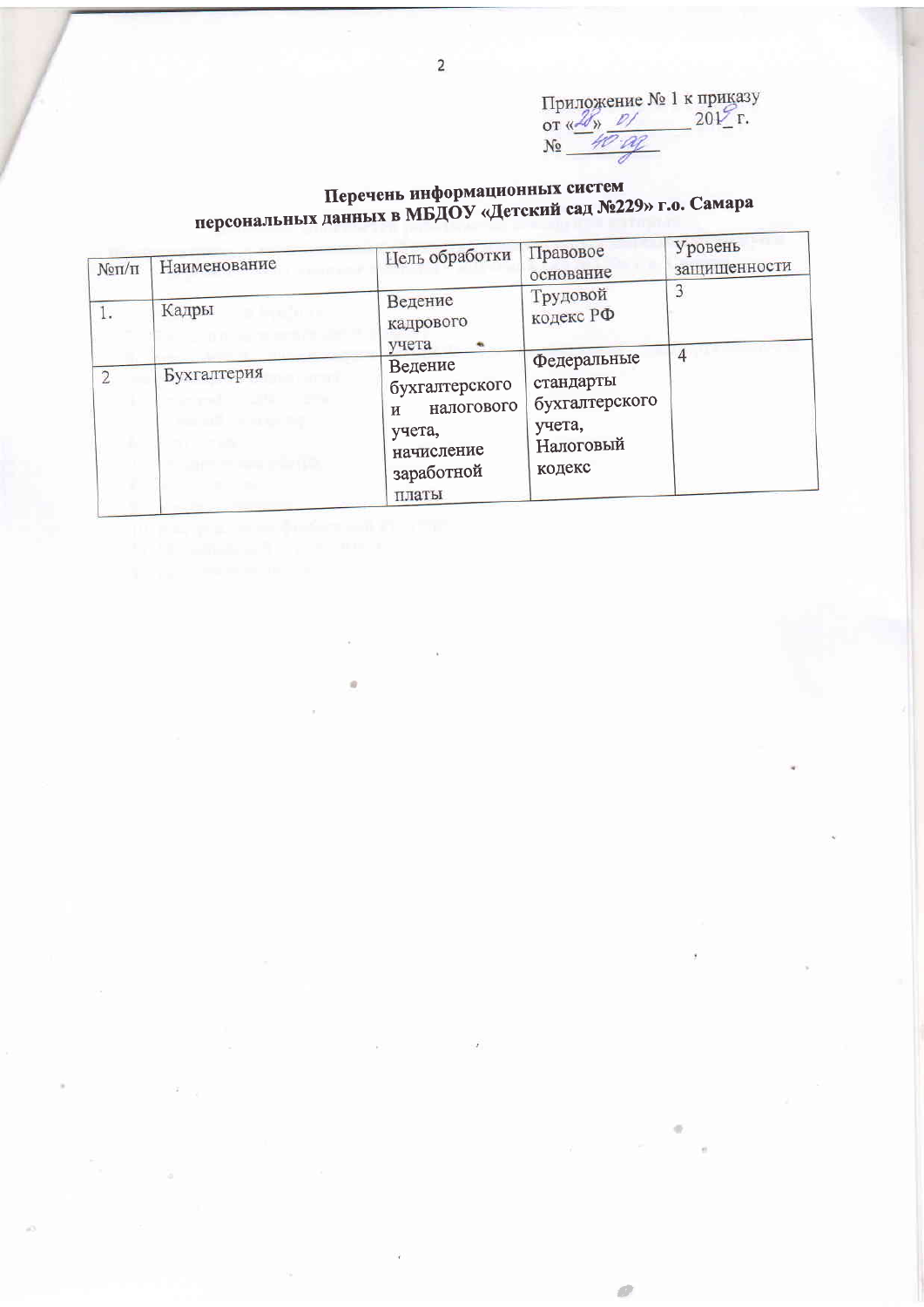Приложение № 2 к приказу or  $\frac{d^2y}{dx^2}$  of  $\frac{2019}{x^2}$ .<br>No  $\frac{dy}{dx}$  or  $\frac{dy}{dx}$ 

e di

### Перечень должностей работников, замещение которых предусматривает осуществление обработки персональных данных или доступ к персональным данным в МБДОУ «Детский сад №229» г.о. Самара

- 1. Заведующий МБДОУ
- 2. Заместители заведующего МБДОУ
- 3. Заместитель заведующего МБДОУ по медицинской части-руководитель мелицинского блока, врач
- 4. Старший воспитатель
- 5. Главный бухгалтер
- 6. Бухгалтер
- 7. Медицинская сестра
- 8. Воспитатель
- 9. Учитель-логопед
- 10. Инструктор по физической культуре

The space open cars, and a security to a more

**PERSONAL PROPERTY** 

- 11. Музыкальный руководитель
- 12. Делопроизводитель.